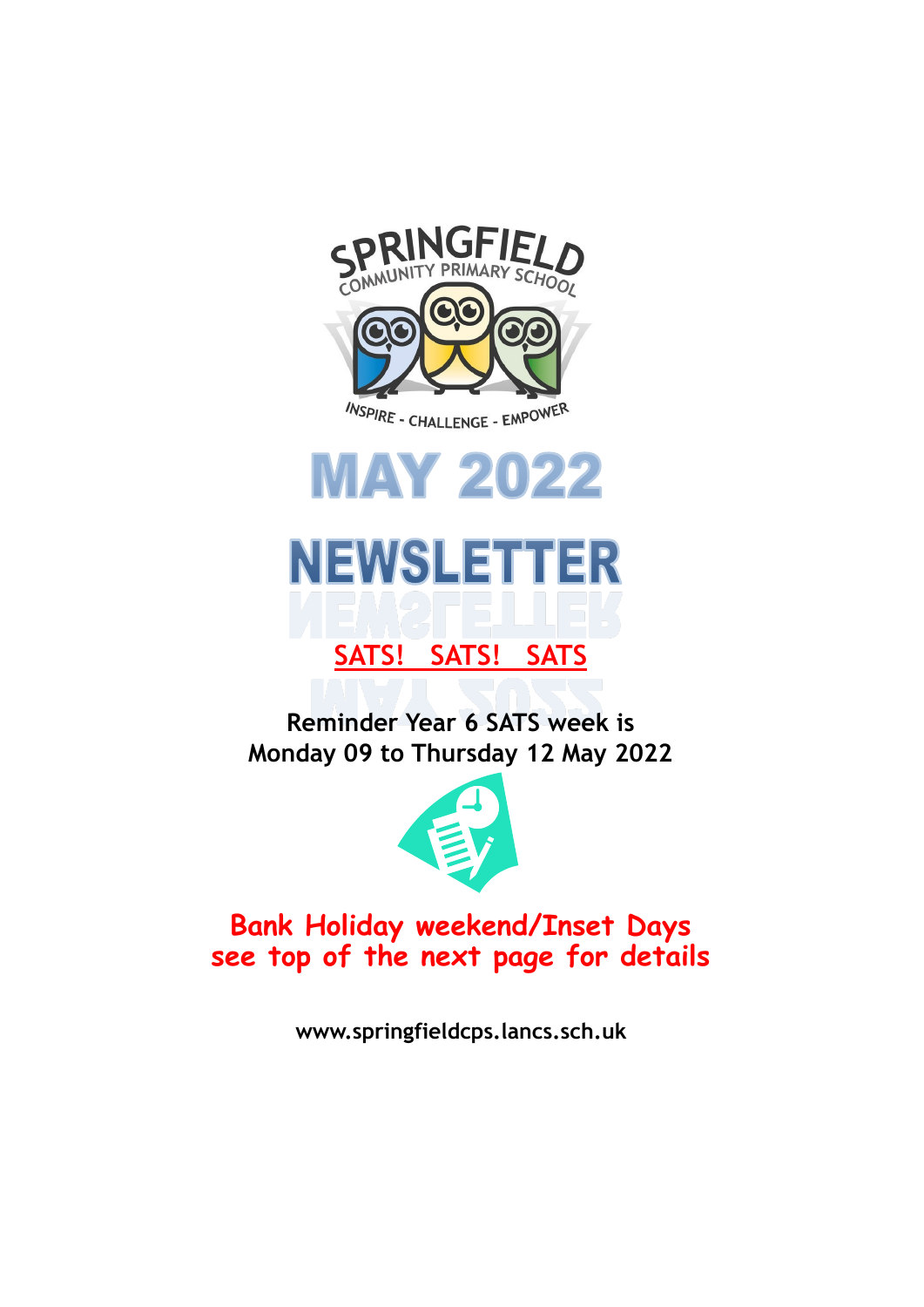#### **BANK HOLIDAY WEEKEND & INSET DAYS**

As mentioned on previous newsletters and our website, school closes on Friday 29 April at 3.15pm for the Bank Holiday weekend and then followed by 2 Staff Training days.

We open again on **Thursday 05 May** as normal.

# **SATS**

All year 6 children must be in school for their SATS tests which will be from Monday 09 May to Thursday 12 May. Please do not make any dental or doctors appointments during the school day of this week. Please ensure that your children get plenty of sleep, have a good breakfast and arrive to school on time, thank you for your support.

#### **HEROES HALF TERM ASSEMBLY**

The May half term heroes assembly is on Thursday 27 May starting at 9.15am for the children and staff only.

We hope to invite parents/carers in soon.

# **WEBSITE**

We hope you are regularly looking at the school website. The site is full of news and information and includes a 'live' twitter feed and facebook.

The web address is always printed on the front page of all our newsletters. Take a look now!

#### **NEW PARENTS & RECEPTION PUPILS**

There will be a **ZOOM** meeting on **Wednesday 22 June from 3.45pm** for all our new parents/carers who have children starting in the Reception Class from September 2022. Our 'Welcome' letter, Pupil Application & Free Sch Meal forms will be emailed

to parents/carers soon. Appointment slots will be arranged for week beginning 11 July for parents/carers and children to visit Springfield.

#### **HEALTHY SCHOOLS INFORMATION**

Please remember if we are due to have a spell of hot weather, to apply sun cream to your child/ren before they come to school, thank you.









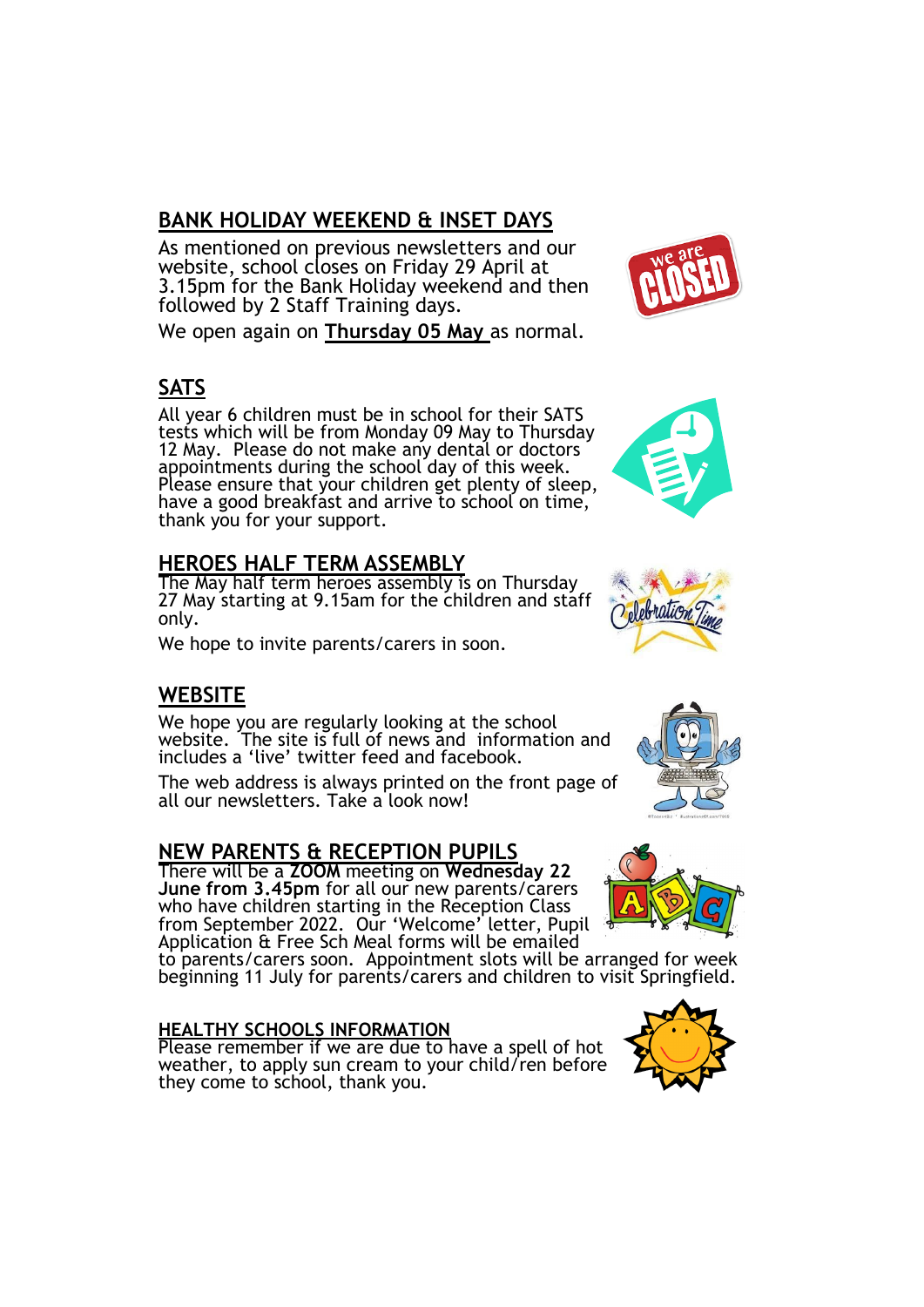#### **SCHOOL MEALS INFORMATION**

#### **Changes:**

If you wish to change your meal arrangements for next term starting Monday 6 June, then you need to speak direct to Mrs Collett in the office, by **Friday 20 May.** The next meal change will be after the summer holidays if you miss this one—thank you. Remember to take look at the new Spring/Summer 2022 menu that was sent home this week and is for you to keep.

#### **Meal Price Increase:**

We have been notified of a price increase for school meals for the next school year 2022/23. They will increase by 5p per day from £2.35 to £2.40. Weekly charge from September 2022 will be £12.00 per week

# **Free School Meals from September for R; Y1 & Y2**

All the children in Reception, Y1 & Y2, will be entitled to a government funded free school meal as they have been this academic year. However, it is very important that we distinguish whether or not your child/ren are already eligible for free school meals due to your home circumstances/work pattern etc. so we don't miss out on any funding for school.

If you think you should be having free school meals, you can apply using the online form available on the Springfield website under parent Zone/Free School Meal Application

#### **VISION TEST**

On Monday 09 May, the school nurse will be on site to see the Reception children that have not been opted out for the test.

#### **LIFE EDUCATION BUS**

The bus will be on site Friday 20 & Monday 23 May and all the children will visit the bus over the 2 days.